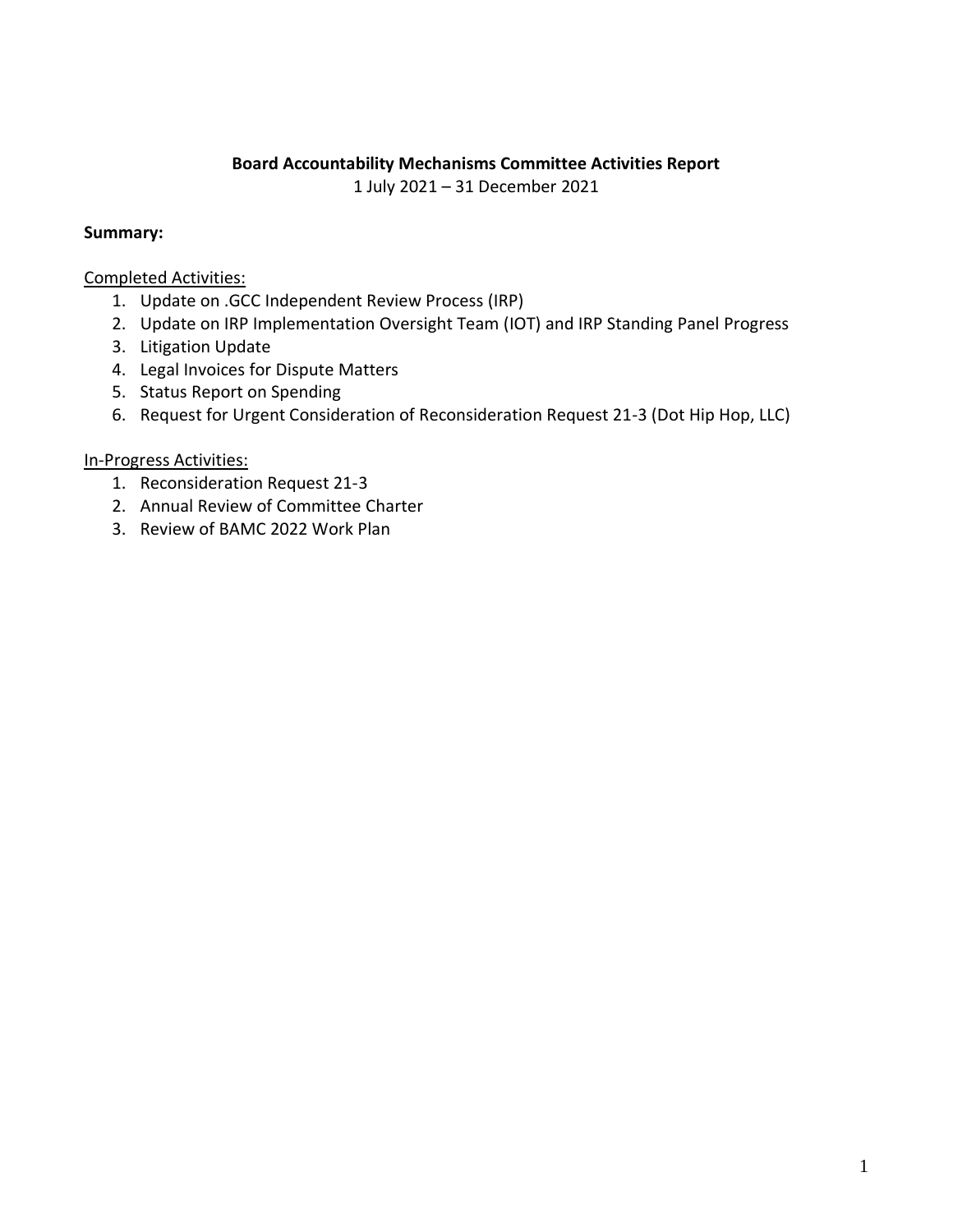## **Section I: Completed Activities**

| Item                      | <b>Description of BAMC Activity</b>     | <b>BAMC</b>            | Accomplishments/Outcome                                  |  |
|---------------------------|-----------------------------------------|------------------------|----------------------------------------------------------|--|
|                           |                                         | <b>Completion Date</b> |                                                          |  |
| 1. Update on .GCC         | The BAMC received an update on the      | 28 July 2021           | On 28 September 2021, the Board authorized the ICANN     |  |
| <b>Independent Review</b> | status of .GCC IRP.                     |                        | President and CEO, or his designee(s), to seek a stay of |  |
| Process (IRP)             |                                         |                        | the .GCC IRP and open an information dialogue with the   |  |
|                           |                                         |                        | Governmental Advisory Committee (GAC) regarding the      |  |
|                           |                                         |                        | rationale for the GAC consensus advice on the .GCC       |  |
|                           |                                         |                        | application. (See Resolution 2021.09.12.08)              |  |
| 2. Update on IRP          | The BAMC received briefings on the      | 28 July 2021           | In its oversight function, the BAMC will continue to     |  |
| Implementation            | progress of the work underway in the    | &                      | receive regular updates on the progress of the IRP-IOT   |  |
| Oversight Team (IOT)      | IRP-IOT and on the establishment of the |                        | and the work on the establishment of the IRP Standing    |  |
| and IRP Standing          | IRP omnibus Standing Panel.             | 8 December 2021        | Panel.                                                   |  |
| <b>Panel Progress</b>     |                                         |                        |                                                          |  |
| 3. Litigation Update      | The BAMC received updates on pending    | 28 July 2021           | The BAMC will continue to receive regular updates on     |  |
|                           | litigation and dispute matters in which | &                      | pending litigation matters or disputes in which ICANN is |  |
|                           | ICANN is a party or has an interest.    | 8 December 2021        | a party or has an interest.                              |  |
|                           |                                         |                        |                                                          |  |
| 4. Legal Invoices for     | The BAMC approved recommendations       | 8 December 2021        | On 16 December 2021, the Board approved a tranche of     |  |
| <b>Dispute Matters</b>    | to the Board to approve a tranche of    |                        | money to pay existing and upcoming outside counsel       |  |
|                           | money for payment of legal invoices     |                        | fees and IRP fees for certain dispute matters. (See      |  |
|                           | and fees related to certain dispute     |                        | Resolutions 2021.12.01 - 2021.12.04.)                    |  |
|                           | matters.                                |                        |                                                          |  |
| 5. Status Report on       | The BAMC received a report on           | 8 December 2021        | The BAMC will continue to receive regular reports on     |  |
| Spending                  | expenses incurred related to dispute    |                        | spending against the tranche of money previously         |  |
|                           | matters for which the spend amount      |                        | approved for disputes matters.                           |  |
|                           | was previously approved by the Board.   |                        |                                                          |  |
| 6. Request for Urgent     | Requestor Dot Hip Hop LLC seeks         | 16 December            | The BAMC denied the Requestor's Request for Urgent       |  |
| Consideration of          | reconsideration of alleged ICANN staff  | 2021                   | Consideration of Request 21-3 (see BAMC                  |  |
| Reconsideration           | inaction in withholding approval for a  |                        | Determination), and determined that Request 21-3 will    |  |
| Request 21-3 (Dot Hip     | request for approval of assignment of   |                        | proceed under the regular time frame of the              |  |
| Hop LLC)                  | the .hiphop gTLD from the current       |                        | reconsideration process.                                 |  |
|                           | registry operator to Dot Hip Hop LLC    |                        |                                                          |  |